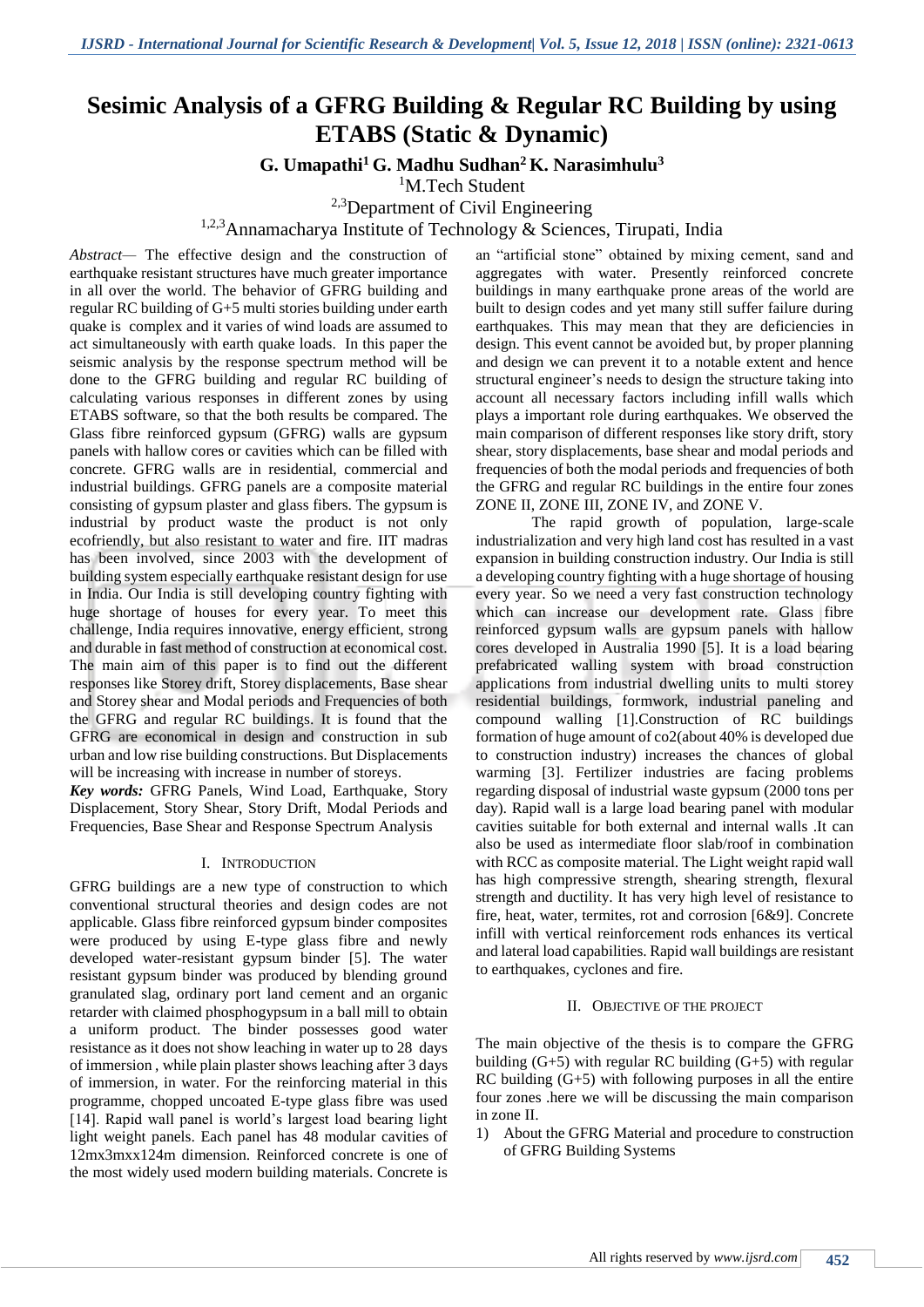- 2) Comparative Analysis Of multi-story (G+5) R.C.C Building with conventional brick masonary and GFRG wall panels by using ETABS
- 3) Compression of the material usage with conventional brick masonry and GFRG wall panel in R.C.C Building

III. PROCEDURE TO CONSTRUCTION OF GFRG BUILDING

Structure-OMRF No of storey-G+5 Floor to floor height-3.00 m Type of building-Residential Foundation type-Isolated footing Soil strata-Medium

# *A. Materials*

Grade of concrete-M25 Grade of steel-Fe415 Density of concrete-25KN/m<sup>3</sup> Density of brick-20 KN/m<sup>3</sup> Modulus of elasticity of concrete-25KN/mm<sup>2</sup> Modulus of elasticity of steel- $2x10^5$ N/mm<sup>2</sup> Modulus of elasticity of masonry- $36x10^5$ N/mm<sup>2</sup> Modulus of elasticity of GFRG panel-7500N/mm<sup>2</sup> *Load Intensities* Floor finish-1.0KN/m<sup>2</sup> Live load-2KN/m<sup>2</sup>

*B. Seismic Zone Intensities: zones-II,III,IV,V*



Fig. 1: Typical Plan and Elevation of Structure

# IV. RESULTS & DISCUSSION

Here we are comparing the results obtained from response spectrum analysis of GFRG and regular RC building. This paper presents the main analysis of zone II specifically at 'top' location.

*A. Story Displacements*

| Storey      | Heigh<br>t | RC               | RC              | <b>GFRG</b>      | <b>GFRG</b>  |
|-------------|------------|------------------|-----------------|------------------|--------------|
|             | m          | $X -$<br>dir(mm) | $y-$<br>dir(mm) | $X -$<br>dir(mm) | y-<br>dir(mm |
| Base        | $\theta$   | $\theta$         | 0               | $\Omega$         | 0            |
| Storey      | 2.1        | 0.0005           | 0.00050         | 0.0468<br>4      | 0.0331<br>9  |
| Storey<br>2 | 5.1        | 0.0009           | 0.00097         | 0.1              | 0.1          |
| Storey<br>3 | 8.1        | 0.0013           | 0.00139         | 0.1              | 0.1          |
| Storey<br>4 | 11.1       | 0.0016           | 0.00183         | 0.2              | 0.1          |
| Storey<br>5 | 14.1       | 0.0019           | 0.00226         | 0.3              | 0.2          |
| Storey<br>6 | 17.1       | 0.0022           | 0.00026         | 0.3              | 0.2          |
| Storey      | 20.1       | 0.0027           | 0.00371<br>4    | 0.4              | 0.2          |

Table 2: Maximum Displacements of RC and GFRG Building at Zone 2 for Earthquake Load 1.5(DL+EQ+X),







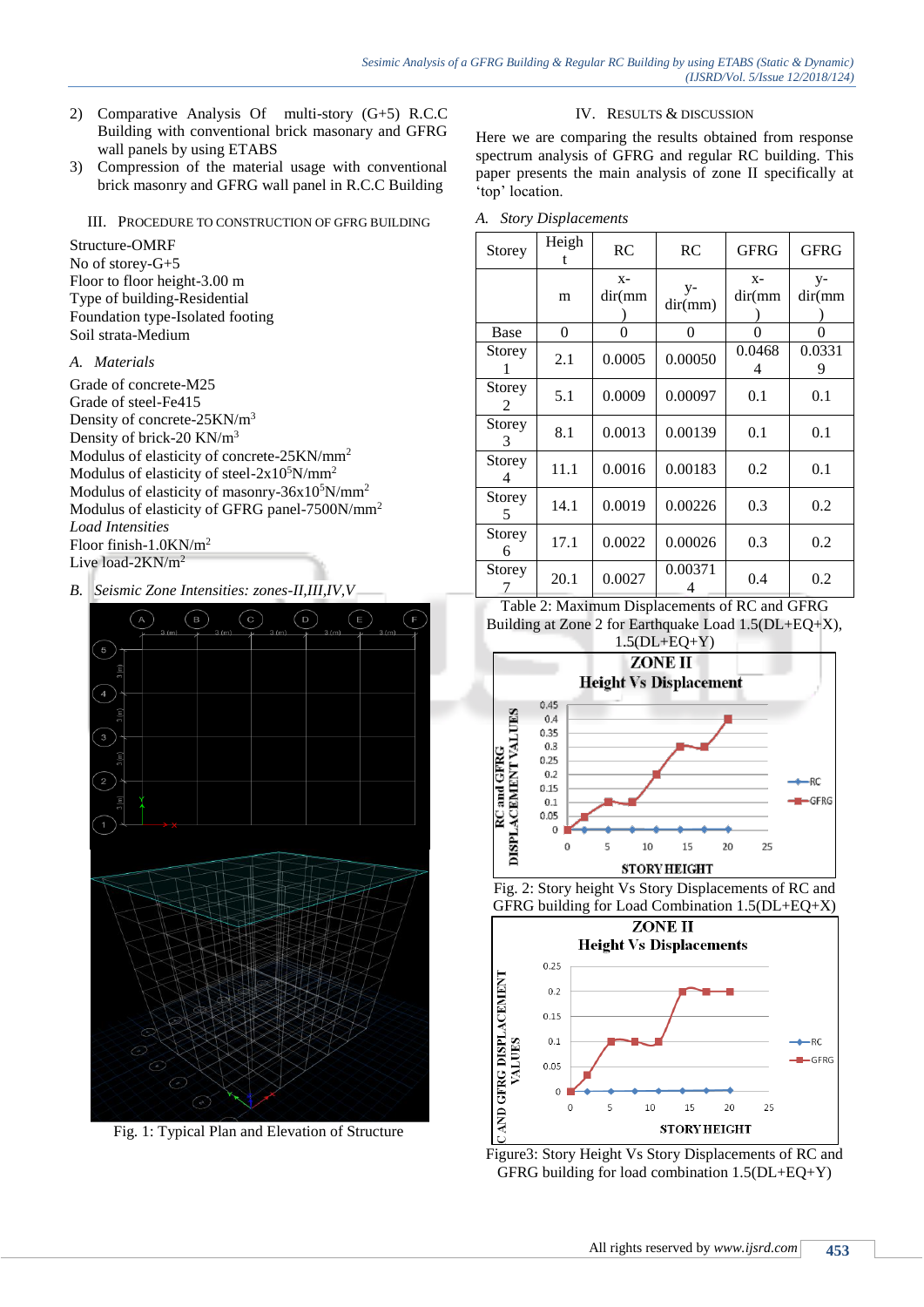#### *Sesimic Analysis of a GFRG Building & Regular RC Building by using ETABS (Static & Dynamic) (IJSRD/Vol. 5/Issue 12/2018/124)*

| Storey      | Heigh    | RC               | <b>RC</b>     | <b>GFRG</b>     | GFRG         |
|-------------|----------|------------------|---------------|-----------------|--------------|
|             | m        | $X -$<br>dir(mm) | y-<br>dir(mm) | $X -$<br>dir(mm | y-<br>dir(mm |
| Base        | $\theta$ | O                | 0             | 0               | 0            |
| Storey      | 2.1      | 0.0004<br>5      | 0.0004<br>5   | 0.0406          | 0.0444<br>9  |
| Storey<br>2 | 5.1      | 0.0007           | 0.0007<br>3   | 0.1             | 0.1          |
| Storey<br>3 | 8.1      | 0.0008<br>3      | 0.0008<br>9   | 0.1             | 0.1          |
| Storey<br>4 | 11.1     | 0.0008<br>9      | 0.0010        | 0.1             | 0.1          |
| Storey<br>5 | 14.1     | 0.0009           | 0.0011<br>1   | 0.1             | 0.2          |
| Storey<br>6 | 17.1     | 0.0008<br>6      | 0.0011<br>4   | 0.1             | 0.2          |
| Storey      | 20.1     | 0.0009<br>9      | 0.0013<br>2   | 0.1             | 0.2          |





Fig. 4: Story height Vs Story Displacements of RC and GFRG Building for Load Combination 1.5(DL+WL+X)



Fig. 4: Story height Vs Story Displacements of RC and GFRG Building for Load Combination 1.5(DL+WL+Y)

# *B. Story Drifts*

We analysed the variation of story height and story drifts of regular RC and GFRG buildings for earthquake and wind load combinations.

| Storey | Heigh          | RC       | <b>RC</b> | <b>GFRG</b> | <b>GFRG</b> |
|--------|----------------|----------|-----------|-------------|-------------|
|        |                | $X-$     | $y-$      | $X -$       | $V -$       |
|        | m              | dir(mm)  | dir(mm    | dir(mm)     | dir(mm      |
|        |                |          |           |             |             |
| Base   | $\overline{0}$ | $\Omega$ | 0         | 0           | 0           |
| Storey |                |          | $2.4E-$   | 0.0000      | $1.6E-$     |
| 1      | 2.1            | 2.462E   | 07        | 2           | 05          |
| Storey | 5.1            | 1.514E   | $1.6E-$   | 0.0000      | $1.1E-$     |
| 2      |                |          | 07        | 1           | 05          |
| Storey | 8.1            | 1.429E   | $1.7E-$   | 0.0000      | $1.2E-$     |
| 3      |                |          | 07        | 2           | 05          |
| Storey |                |          | $1.9E-$   | 0.0002      | $1.4E-$     |
| 4      | 11.1           | 1.635E   | 07        | 2           | 05          |
| Storey | 14.1           | 1.698E   | 1.9E-     | 0.0002      | $1.4E-$     |
| 5      |                |          | 07        | 2           | 05          |
| Storey | 17.1           | 1.709E   | 1.9E-     | 0.0000      | $1.3E-$     |
| 6      |                |          | 07        | 2           | 05          |
| Storey |                |          | $2.2E-$   | 0.0001      | $1.2E-$     |
| 7      | 20.1           | 2.003E   | 07        | 8           | 05          |

|  |  | Table 4: Story Drift of regular RC and GFRG Building at    |
|--|--|------------------------------------------------------------|
|  |  | Zone 2 for Earthquake Load $1.5(DL+EQ+x)$ , $1.5(DL+EQ+y)$ |



Fig. 4: Story height Vs Story Drifts of RC and GFRG Building for Load Combination 1.5(DL+EQ+X)



Fig. 4: Story Height Vs Story Drifts of RC and GFRG Building for Load Combination  $1.5(DL+EQ+X)$ 

| Storey | Heigh | RC              | <b>RC</b>     | <b>GFRG</b>     | <b>GFRG</b>  |
|--------|-------|-----------------|---------------|-----------------|--------------|
|        | m     | $X-$<br>dir(mm) | v-<br>dir(mm) | $X-$<br>dir(mm) | v-<br>dir(mm |
| Base   |       |                 |               |                 |              |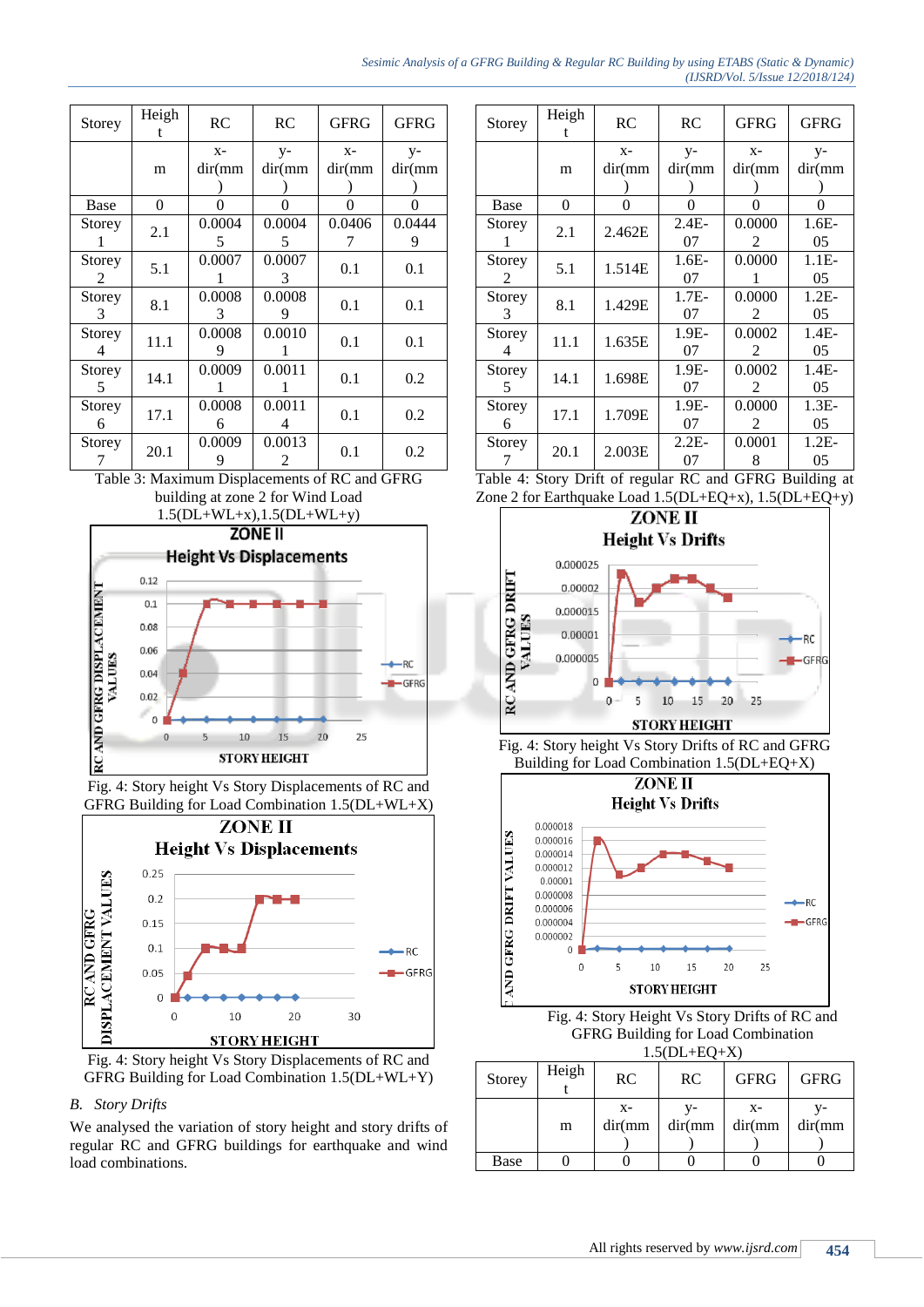### *Sesimic Analysis of a GFRG Building & Regular RC Building by using ETABS (Static & Dynamic) (IJSRD/Vol. 5/Issue 12/2018/124)*

| Storey                  | 2.1  | 2.15E | 2.1E | 0.0001<br>9 | 2.1E   |
|-------------------------|------|-------|------|-------------|--------|
| Storey<br>$\mathcal{L}$ | 5.1  | 8.84E | 9.4E | 0.0000      | 1.2E   |
| Storey<br>3             | 8.1  | 5.49E | 7.7E | 0.0000<br>8 | 1.2E   |
| Storey<br>4             | 11.1 | 6.58E | 8.2E | 0.0000<br>8 | 1.2E   |
| Storey<br>5             | 14.1 | 6.98E | 8.1E | 0.0000<br>x | 1.1E   |
| Storey<br>6             | 17.1 | 7.79E | 8.4E | 0.0000      | 1.1E   |
| Storey                  | 20.1 | 1.19E | 1.3E | 0.0000      | 0.0001 |

Table 5: Story Drift of Regular RC and GFRG Building at Zone 2 for Wind Load 1.5(DL+WL+x), 1.5(DL+WL+y)



Fig. 6: Story height Vs Story Drifts of RC and GFRG Building for Load Combination 1.5(DL+WL+Y)

# *C. Story Shear*

We analysed the variation of story height and story shear of regular RC and GFRG buildings for earthquake and wind load combinations.

| Storey      | Heigh    | <b>RC</b>       | RC              | <b>GFRG</b>     | <b>GFRG</b>      |
|-------------|----------|-----------------|-----------------|-----------------|------------------|
|             | m        | $X-$<br>dir(KN) | $V -$<br>dir(KN | $X -$<br>dir(KN | $V -$<br>dir(KN) |
| Base        | $\theta$ |                 | 0               |                 |                  |
| Storey      | 2.1      | 1164.9          | 1164.9          | 908.81          | 454.409          |
| Storey<br>2 | 5.1      | 1161.6          | 1161.6          | 906.23          | 453.118          |
| Storey      | 8.1      | 1130.7          | 1130.7          | 882.36          | 441.184          |

| Storey                | 11.1   | 1052.9 | 1052.9       | 822.16 | 411.080 |
|-----------------------|--------|--------|--------------|--------|---------|
|                       |        |        |              |        |         |
| <b>Storey</b>         | 14.1   | 906.80 | 906.80       | 709.09 | 354.547 |
|                       |        |        |              |        |         |
| Storey                | 17.1   | 671.00 | 671.00       | 526.65 | 263.325 |
|                       |        |        |              |        |         |
| Storey                | 20.1   | 324.18 | 324.18       | 258.31 | 129.157 |
|                       |        |        |              |        |         |
| — 11<br>$\sim$ $\sim$ | $\sim$ |        | $\mathbf{r}$ | 1.2    |         |

| Table 6: Story Shear of regular RC and GFRG Building at   |  |
|-----------------------------------------------------------|--|
| Zone 2 for Wind Load 1.5 ( $DL+EQ+x$ ), 1.5 ( $DL+EQ+y$ ) |  |



Fig. 7: Story height Vs Story Shear of RC and GFRG Building for Load Combination 1.5(DL+EQ+X)



Fig. 8: Story height Vs Story Shear of RC and GFRG Building for Load Combination 1.5(DL+EQ+Y)

| Storey      | Heigh<br>t | RC               | RC             | GFRG             | <b>GFRG</b>     |
|-------------|------------|------------------|----------------|------------------|-----------------|
|             | m          | $X -$<br>dir(mm) | $y-$<br>dir(mm | $X -$<br>dir(mm) | $V -$<br>dir(mm |
| Base        | 0          | $\theta$         | 0              | 0                | 0               |
| Storey<br>1 | 2.1        | $-515.05$        | 643.81         | $-515.05$        | 643.81          |
| Storey<br>2 | 5.1        | -448.92          | 561.16         | $-448.92$        | 561.16          |
| Storey<br>3 | 8.1        | $-371.13$        | 463.92         | $-371.13$        | 463.92          |
| Storey<br>4 | 11.1       | $-293.34$        | 366.67         | $-293.34$        | 366.67          |
| Storey<br>5 | 14.1       | $-214.14$        | 267.68         | $-214.14$        | 267.68          |
| Storey<br>6 | 17.1       | $-131.06$        | 163.82         | $-131.06$        | 163.82          |
| Storey      | 20.1       | -44.693          | 55.867         | $-44.693$        | 55.867          |

Table 7: Story Shear of Regular RC and GFRG Building at Zone 2 for wind load  $1.5(DL+WL+x)$ ,  $1.5(DL+WL+y)$ .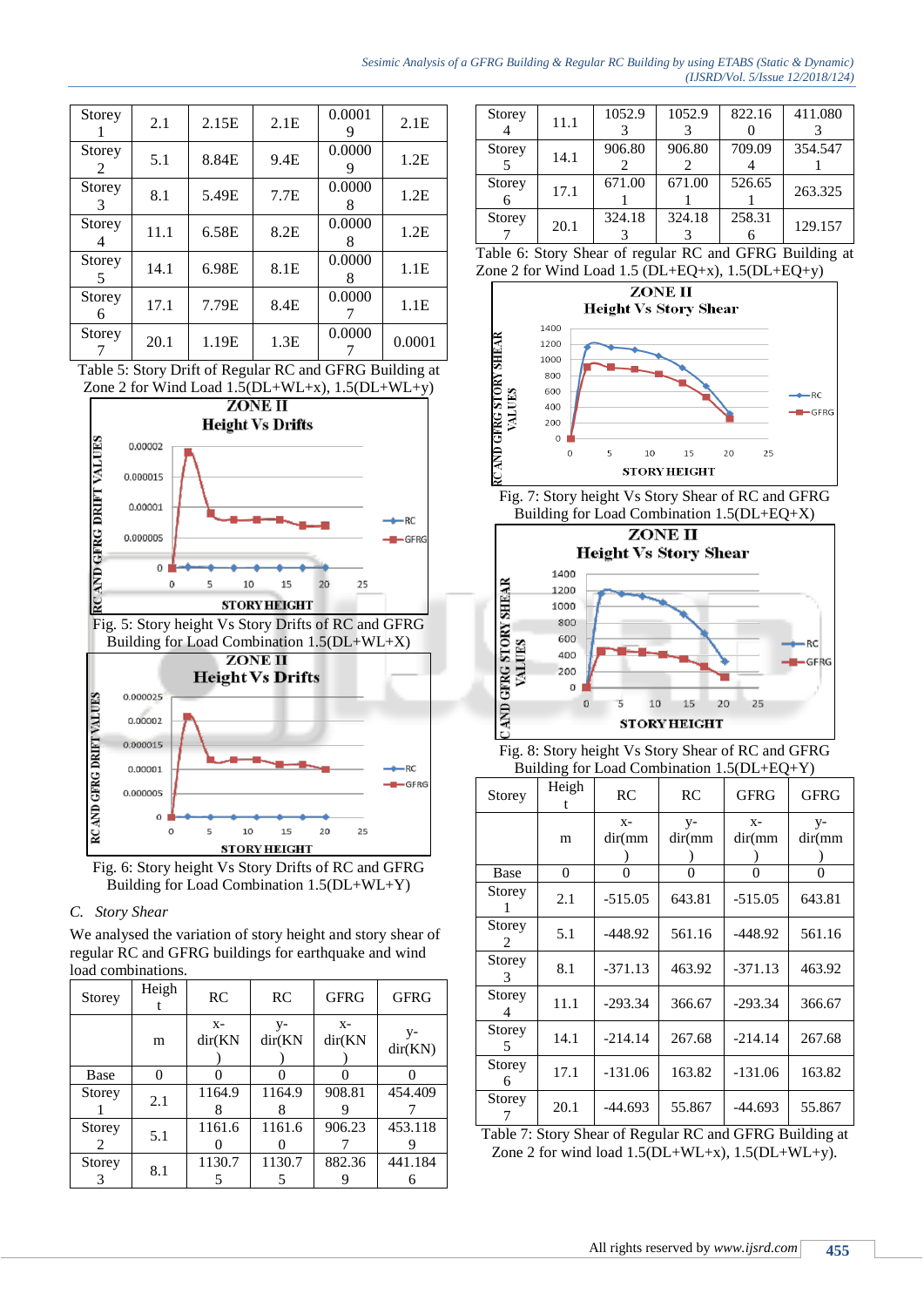





Fig. 10: Story height Vs Story Shear of RC and GFRG Building for Load Combination 1.5(DL+WL+Y)

- *D. The Different Analysis Procedure Are*
- 1) Linear Static Analysis
- 2) Nonlinear Static Analysis
- 3) Linear Dynamic Analysis
- 4) Nonlinear Dynamic Analysis
- Also known as Equivalent Static method.
- Based on formulas given in the code of practice. STEPS
- First, the design base shear is computed for the whole building
- It is then distributed along the height of the building.
- The lateral forces at each floor levels thus obtained Are distribute to individual lateral load resisting Elements



Fig. 11: Equivalent Lateral Shear Force along Two Orthogonal Axis

# *E. Drift Story*

 It is a measure of how much one floor or roof level displaces under the lateral force relative to the floor level immediately below.

- It is the ratio of the difference in deflection between two adjacent floors divided by the height of the story that separates the floors.
- *F. Linear Dynamic Analysis*
- Response spectrum method is a linear dynamic analysis method.
- In this approach multiple mode shapes of the building are taken into account.
- For each mode, a response is read from the design spectrum, based on the modal frequency and the modal mass.
- They are then combined to provide an estimate of the total response of the structure using modal combination methods.
- Combination methods include the following:
- Absolute Sum method
- Square Root Sum of Squares (SRSS)
- Complete Quadratic Combination (CQC)
- The design base shear calculated using the dynamic analysis procedure is compared with a base shear *Vb,* calculated using static analysis.
- If *Vb* is less than, all the response quantities, eg. member forces, displacements, storey forces, storey shears, and base reactions, should be multiplied by *Vb*

# V. CONCLUSION

The following conclusions are drawn based on the present study.

- 1) Considering displacements in the combination of  $1.5(DL+EQ\pm X)$  and  $1.5(DL+EQ\pm Y)$  for all the four zones, the displacements increases from ground floor to top floor in both the cases i.e., RC building and GFRG building.
- 2) GFRG building produce greater displacements when compare with RC building.
- 3) When displacements are considered under wind load combination of  $1.5(DL+WL+X)$  and  $1.5(DL+WL+Y)$ , the maximum displacements produced at 1st story than it gradually decreases for GFRG buildings. For RC building displacement values are very low when compared with GFRG building.
- 4) While considering Story Drift for a load combination of  $1.5(DL+EQ\pm X)$  and  $1.5(DL+EQ\pm Y)$ , the maximum Drift observed at 1<sup>st</sup> story in both RC and GFRG buildings.
- 5) Drift values for RC building are very low when compared to GFRG building in a load combination of  $1.5(DL+EQ\pm X)$  and  $1.5(DL+EQ\pm Y)$ .
- 6) Similarly story drift for both RC and GFRG buildings with wind load combination of 1.5(DL+WL±X) and  $1.5(DL+WL+Y)$  gives the same results as under seismic loads.
- 7) Story shear for both RC and GFRG buildings under  $1.5(DL+EQ\pm X)$  shows gradual decrease of shear from bottom story to top story. GFRG buildings have lower story shear when compared to RC building.
- 8) Considering story shear in the combination of 1.5(DL+EQ±Y). The difference between RC and GFRG